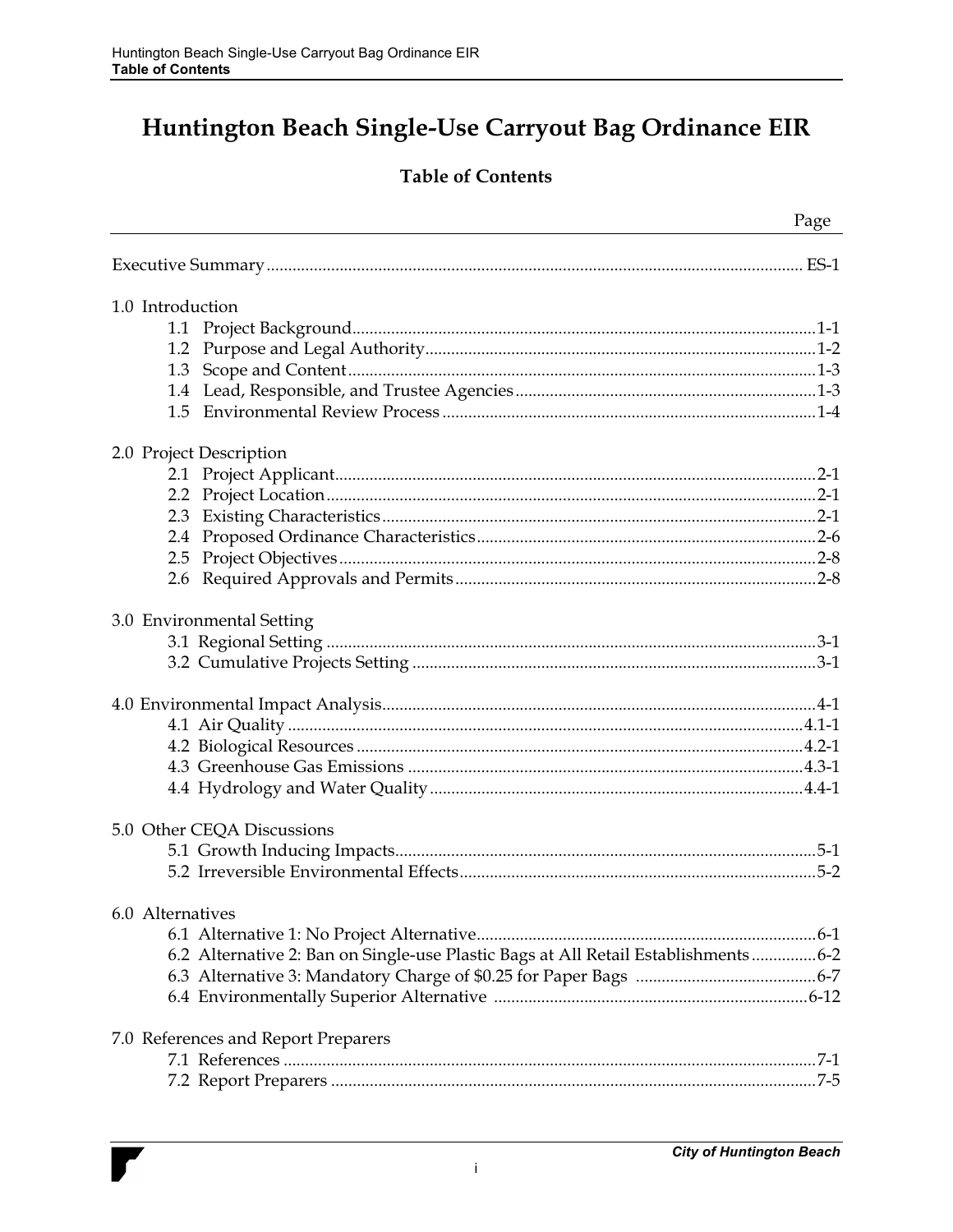### **List of Figures**

|  | Figure 4.2-1a Sensitive Plants and Natural Communities Reported by the California |  |
|--|-----------------------------------------------------------------------------------|--|
|  |                                                                                   |  |
|  | Figure 4.2-1b Sensitive Animals and Critical Habitat Reported by the California   |  |
|  | Natural Diversity Database and US Fish and Wildlife Service4.2-13                 |  |
|  |                                                                                   |  |

#### **List of Tables**

| Table ES-1  | Summary of Significant Environmental Impacts, Mitigation Measures, |
|-------------|--------------------------------------------------------------------|
|             |                                                                    |
| Table 2-1   | Estimated Single-Use Plastic Bag Use in Huntington Beach2-5        |
| Table 3-1   | Planned and Pending Carryout Bag Ordinances in California3-2       |
| Table 4.1-1 |                                                                    |
| Table 4.1-2 | Existing Emissions from Ground Level Ozone and Atmospheric         |
|             | Acidification (AA) from Carryout Bags in Huntington Beach4.1-5     |
| Table 4.1-3 | Current Federal and State Ambient Air Quality Standards 4.1-6      |
|             |                                                                    |
| Table 4.1-5 | Estimated Emission s that Contribute to Ground Level Ozone and     |
|             | Atmospheric Acidification (AA) from Carryout Bags in               |
|             |                                                                    |
| Table 4.1-6 | Estimated Truck Trips per Day Following Implementation of the      |
|             |                                                                    |
| Table 4.1-7 | Operational Emissions Associated with Proposed Ordinance4.1-13     |
| Table 4.2-1 | Natural Communities and Special Status Plant and Animal Species in |
|             |                                                                    |
| Table 4.3-1 |                                                                    |
| Table 4.3-2 | Existing Greenhouse Gas Emissions from Carryout Bags in            |
|             |                                                                    |
| Table 4.3-3 | Estimated Greenhouse Gas Emissions from Carryout Bags in           |
|             |                                                                    |
| Table 4.3-4 | Proposed Ordinance Consistency with Applicable Climate Action      |
|             | Team Greenhouse Gas Emission Reduction Strategies 4.3-12           |
| Table 4.3-5 | Proposed Ordinance Consistency with Applicable Attorney General    |
|             |                                                                    |
| Table 6-1   | Estimated Bag Use: Proposed Ordinance versus Alternative 2 6-2     |
| Table 6-2   | Estimated Emissions that Contribute to Ground Level Ozone and      |
|             |                                                                    |
| Table 6-3   | Estimated Truck Trips per Day Following Implementation of          |
|             |                                                                    |
| Table 6-4   |                                                                    |
| Table 6-5   |                                                                    |
| Table 6-6   | Estimated Bag Use: Proposed Ordinance versus Alternative 3 6-7     |
| Table 6-7   | Estimated Emissions that Contribute to Ground Level Ozone and      |
|             |                                                                    |